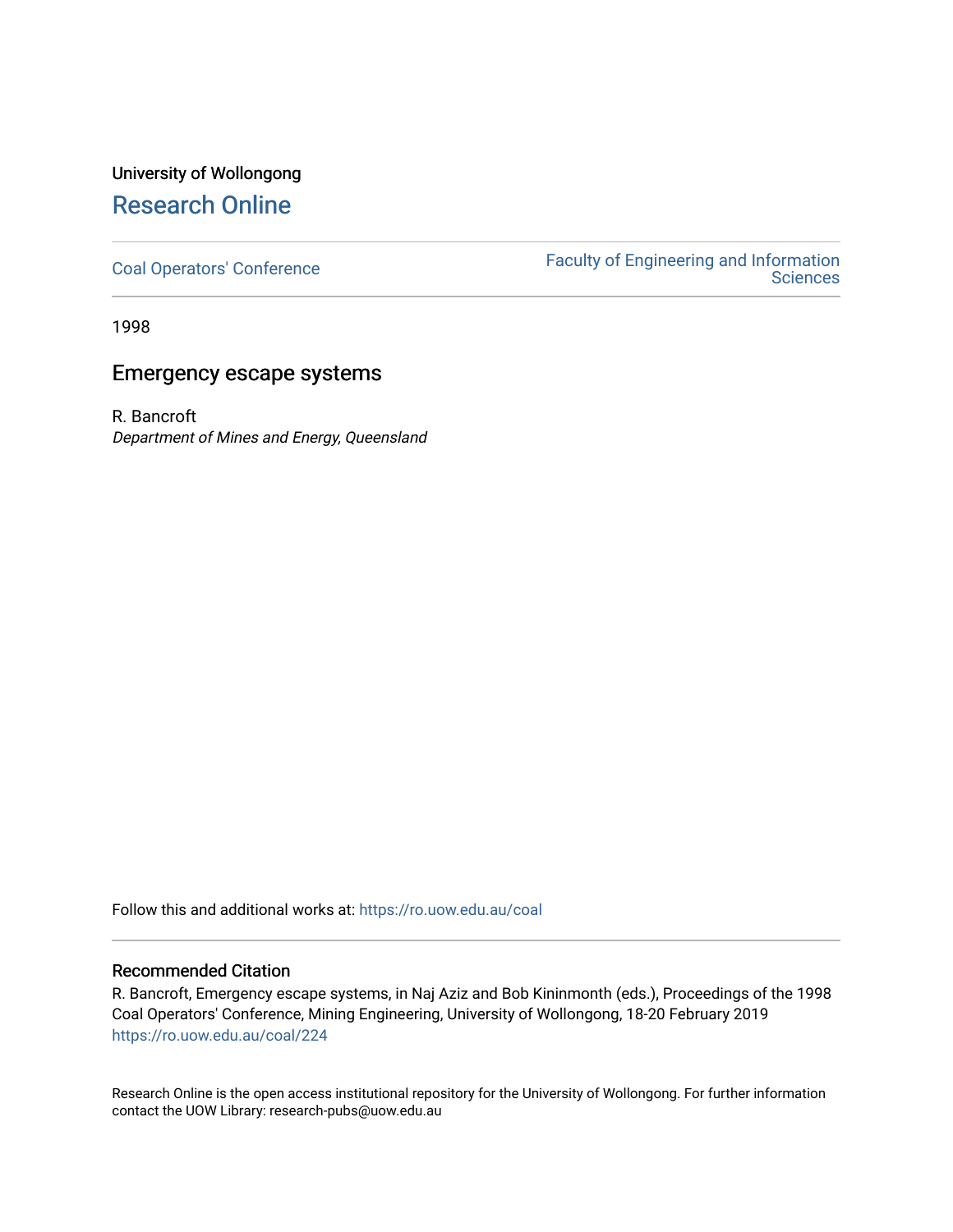# **Emergency Escape Systems**

## R Bancroff

## ABSTRACT

The Inquiry into the 1994 accident at Moura No.2 Colliery included in it's findings that mine escape and rescue options for persons in underground coal mines were in need of review. The Inquiry recommended the establishment of industry working groups to report to the Queensland Chief Inspector of Coal Mines on matters including escape strategy and life support for escape from mines.

One of these task groups examined issues relevant to self -escape from Australian underground coal mines and formulated recommendations and guidelines in response to the terms of reference and scope.

A similar working group was also established in NSW by the Chief Inspector of Coal Mines to provide guidance notes for underground emergency escape systems.

This paper covers the major points arising from the work of both the Queensland and New South Wales working groups and the results of a study of overseas escape strategies that was undertaken by the NSW working group.

### ESCAPE STRATEGY

Evaluation of the various factors involved identified a number of major elements that need to be addressed in the development of an emergency escape system to enable persons to escape safely from a mine following a mine fire or explosion.

Some of these elements are:

- Early Warning •
- Self Rescue Apparatus •
- **Communications** •
- Guidance Systems / Lifelines •
- Escapeways / Transport •
- Refuge Chambers / Changeover Stations •
- Training of personnel and •
- Safety Management Plans for Evacuation •

Senior Inspector of Mines Queensland Department of Mines & Energy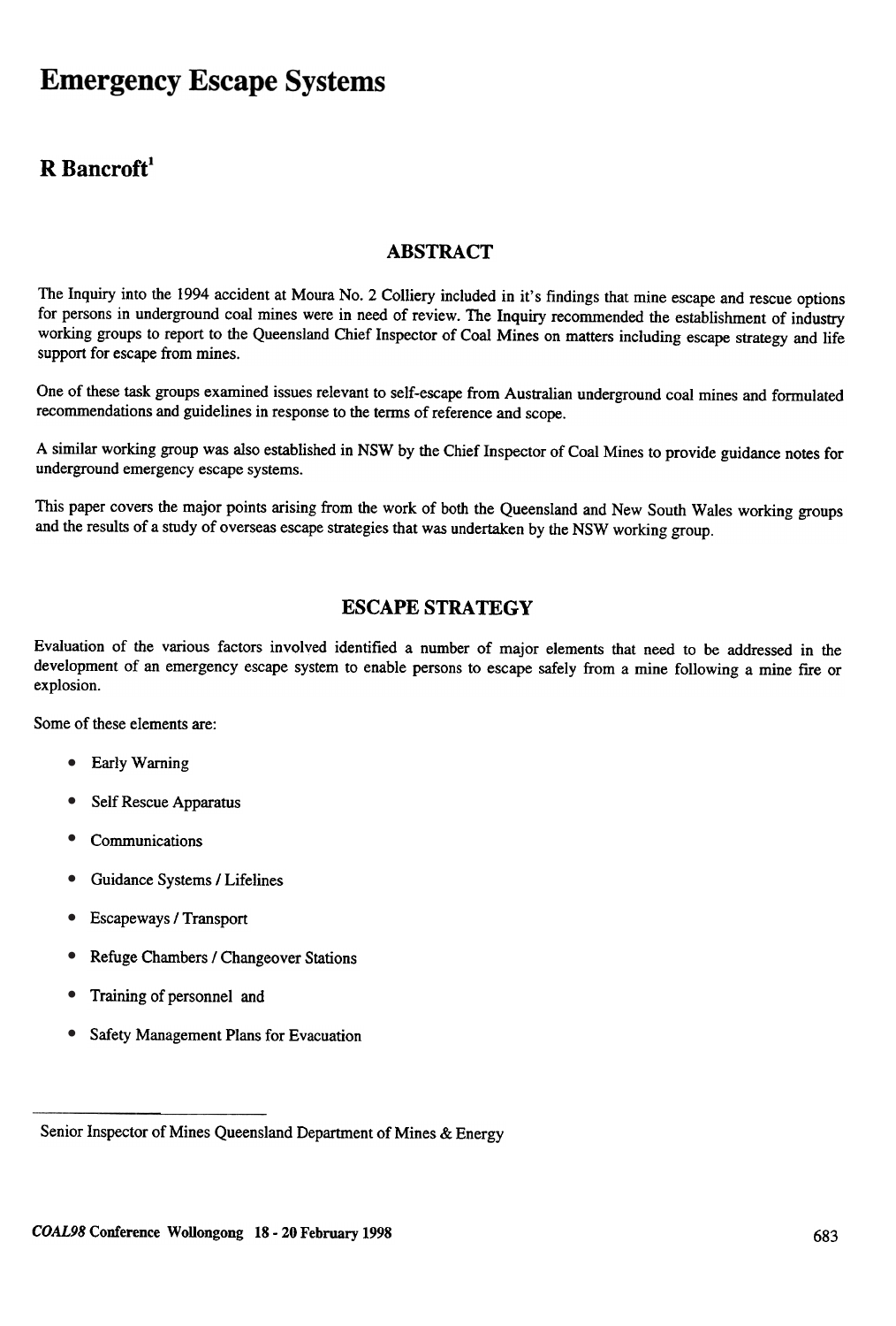The escape of persons underground will be enhanced by the use of a planned strategy that has been developed giving due consideration of these elements and recognition of the potentially difficult circumstances a person could encounter following an incident. Importantly the strategy will include the realisation that the mobilisation of rescue personnel could take time or may not be feasible due to the presence of potentially explosive or toxic atmospheres. The initial reactions of persons underground to an incident situation are a significant determinant on their survival. Planning, preparation and training for such emergencies are essential components required to improving the likelihood of survival.

## EARLY WARNING

The role of an early warning system is to sense the first signs of fire or explosion and communicate an alarm so that evacuation of the mine or part of the mine can take place. Control measures taken at the earliest possible time would allow egress through reasonably smoke free escapeways and maximise effective escape.

Carbon Monoxide sensors and increasingly, smoke sensing systems, offer considerable potential for early and more reliable fire detection than do other available systems.

A control system must be established to receive and analyse data on the underground environment. The system must include decision making protocols and enable control to be maintained and action coordinated during an emergency.

Consideration should be given to the incorporation of a communication system throughout the mine that can be used to immediately notify underground employees in all areas of the mine of the need to evacuate. The system should have the ability to provide employees with incident details. Principal systems include telephone, traditional two-way radio, ground induction and leaky feeder.

Western Australian, Canadian and Mount Isa Mines metalliferous mines have introduced systems to release stench gas to the ventilation system to initiate emergency procedures.

Computer generated emergency alert systems are available where recorded messages can be transmitted to localities on an at risk basis. The Revmaux (HBL) mine in France utilises such a system with a maximum of 10 localities alerted at one time. An alert immediately triggers the escape procedure. Similar types of system are being used in Australian collieries.

The Personal Emergency device, referred to as "PED" through-the-earth system is capable of sending radio messages from the surface to wearers of receiving units on a mine-wide basis after an incident, but it's utility is limited by an inability to return signals from the wearer to the surface. Medium frequency partially inductive systems (e.g. Rimtech, Taiheiyo) provide increased potential for survival after an incident because of the robust nature of the wave carriers used (pipes, cables etc.). Prototype units for locating trapped miners have been developed overseas but their application is limited to short range, direct line of sight and restrictive circumstances.

#### SELF RESCUERS

Filter type self rescuers were introduced into the coal mining industry in the 1960's in response to many fatalities that had arisen due to conveyor belt fires (e.g. Creswell Colliery, UK, 1950- 80 fatalities). They are only effective where sufficient oxygen is present in the atmosphere to support life.

The introduction of fire resistant anti-static conveyor belts, fire resistant oils, lesser use of timber supports and improved environmental monitoring technology has reduced the risk of major mine fires and hence the principal reason for the introduction of filter type self-rescuers.

An explosion occurring in the vicinity of a working face is now the principal hazard that may require the use of a selfrescuer.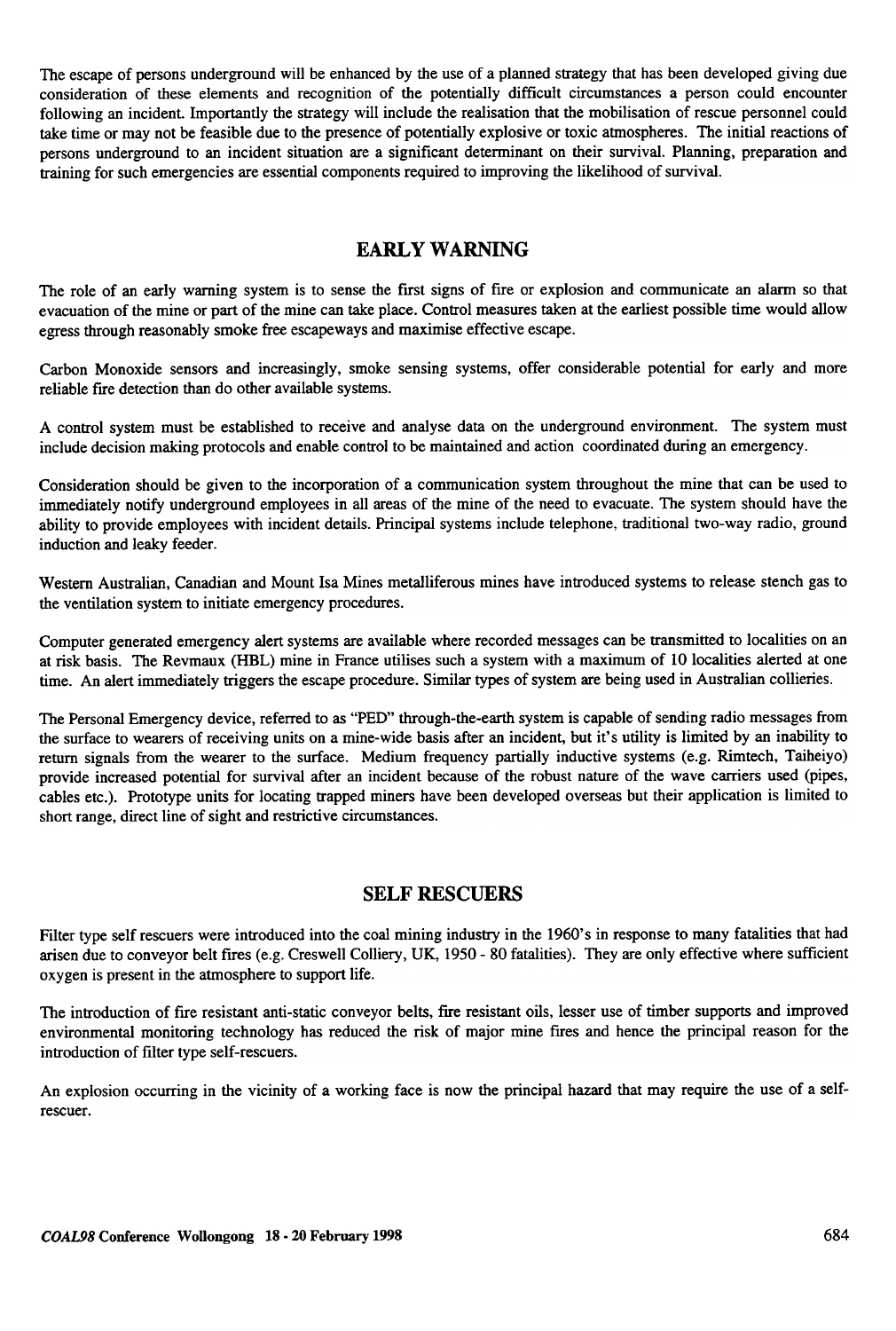In many explosions reviewed, due to the reduced oxygen content of parts of the mine atmosphere following explosions, the use of a filter type rescuer would not have enabled persons to escape.

For this reason, it is considered essential that all persons underground be equipped with a self-contained self-rescuer (SCSR), i.e. a self-rescuer that provides the wearer with respirable air.

There are many brands and types of SCSR's currently available.

These are mainly manufactured either in Europe, the USA or South Africa with each country having different testing and approval criteria. The only international standard currently available for the testing of chemical type (KO,) oxygen selfrescuers is EN 401 (BS/I993). The testing of compressed oxygen self-rescuers in Australia is covered by AS/NZ 1716 (DMR, 1996).

Because of the differing test criteria used, and the confusion that this creates when evaluating different brands, EN 401 has been recommended as the standard for testing of chemical oxygen SCSR's until an Australian standard, equivalent to EN 401, is developed

Immediately following an underground mine explosion, visibility can be significantly reduced due to presence of smoke and dust, whilst the smoke and toxic gases present may also irritate the eyes. Disorientation may result from this lack of visibility, and combined with the lack of communication, serious limitations are place on the ability to effect escape.

South African research and experience with chemical oxygen SCSRs has shown that poor visibility and disorientation can reduce the distance travelled to 60% of that expected under normal conditions.

Many cases have been cited where persons have not been able to find their self-contained self-rescuer immediately adjacent to them (DMR, 1996).

Due to this disorientation and lack of visibility, it is essential that all people' underground carry an SCSR with them at all times.

Another factor that can playa major part in the escape of persons using self-rescuers is body mass. This subject is dealt with comprehensively by Paul Mackenzie Wood in his paper "Deployment of Self-Contained Self-Rescuers in Coal Mines"

There is a requirement in all Australian underground coalmines for the use of approved self rescuers. The minimum requirement is currently for filter type self rescuers in NSW and in Queensland self-contained self rescuers have been required since 1 January 1998.

#### COMMUNICATIONS

There is a need for a communications system that would survive an incident and provide ongoing two-way communications between escaping or trapped miners and rescue personnel on the surface. The system must be compatible with the type of self-rescue apparatus to be used and the likely escape or refuge options available to survivors. As power to the mine is likely to be interrupted during an incident, self-contained battery powered backup should be integral to the system. Whilst voice is the highest priority for transfer, systems which can also transmit data and video signals should be encouraged to assist the rescue process.

The minimum coverage requirement is for a communication system to be established along escape routes

The location and tracking of all persons (and most vehicles) in underground mines should also be considered in any escape system. Effective two-way voice communication will contribute to this requirement but more efficient electronic systems should be pursued.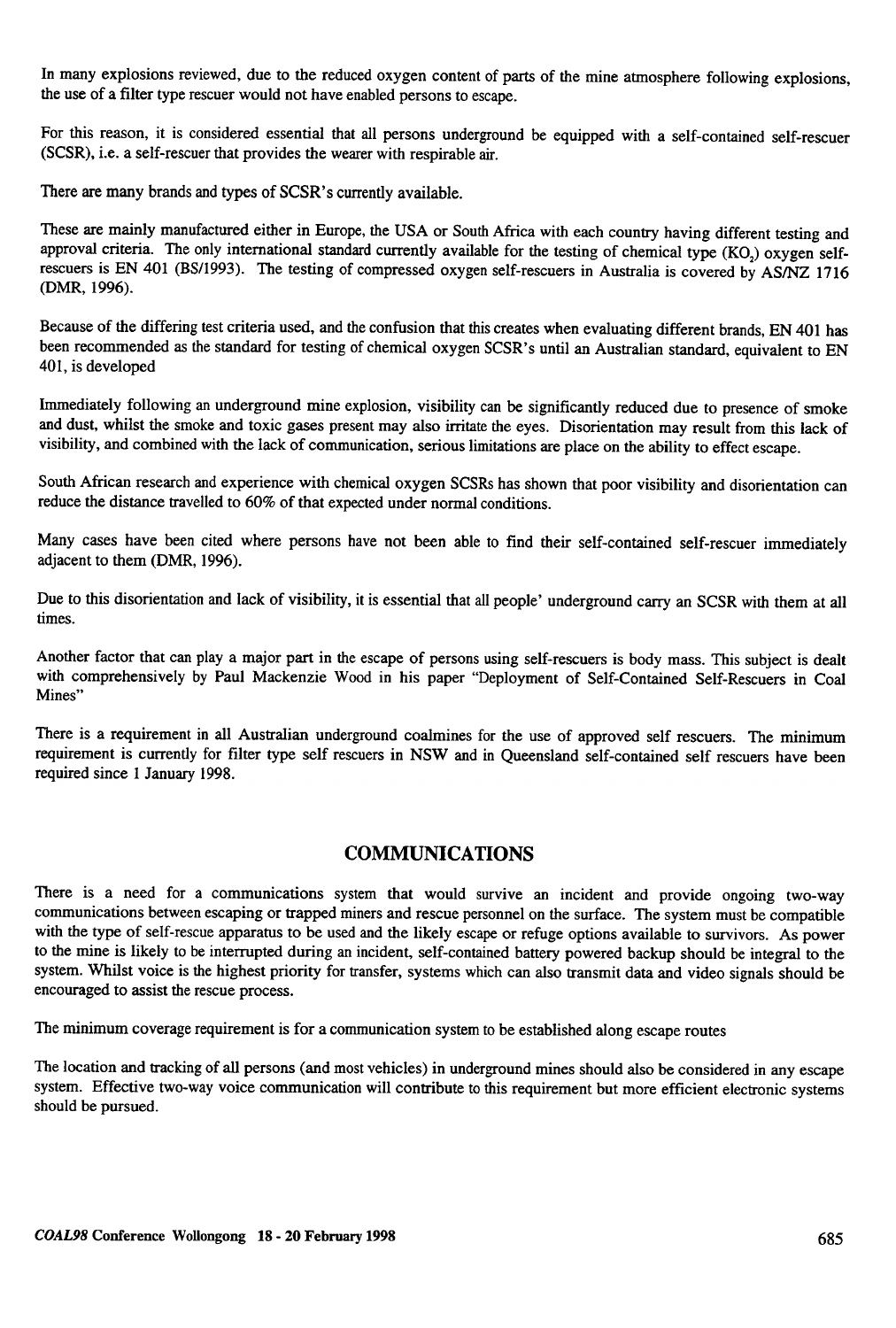Formal management plans to support efficient use of communication system should be developed. This control plan should attempt to identify the range of possible incidents, early warning trigger levels and incident response actions. It should also determine who is be to be communicated, with, who communicates messages and what information or instructions are to be given.

#### ESCAPEWAYS

Rescue response following an incident involves a period of time that. in most circumstances, requires persons underground to attempt an organised escape, rather than await rescue. In Australian collieries, the distance from the working face to the surface can be considerable, and in many cases the seam grade can be quite steep. These escape route difficulties, allied with the expected problems of disorientation and poor visibility, give rise to a requirement for a roadway to be established in each mine that meets the criteria of good trafficability.

This roadway should, as far as practicable, be capable of maintaining a respirable atmosphere that is free from fumes and airborne dust, after an explosion or fire. To achieve this, the escapeway should be an intake airway, protected from damage by being segregated from other roadways, with stoppings capable of withstanding low intensity explosions.

Use of the term "second means of egress" is commonly applied to return airways, with little thought being given to which is the most desirable escape route. In emergency exercises involving different scenarios, employees invariably attempted to escape via the returns, even when this may have been the most inappropriate route. The concept of "second means of egress" as the primary escape route should be replaced by the concept of an "escapeway".

Mine management should carefully consider which airway would make the most suitable escapeway. Because of the need to maintain a respirable atmosphere. the risk of fIfe in this roadway should be reduced to a minimum. This could be achieved by restricting the use of equipment in this roadway to those items that are either fitted with fire suppression devices. or which incorporate a fail safe system to prevent the outbreak of fire.

Vehicular escape would, in most circumstances, afford the best chance of persons making a rapid escape from the mine, and escapeways should be designed to maximise the likelihood of facilitating vehicular escape, without precluding or endangering passage by foot.

#### GUmANCE SYSTEMS

To assist in gaining access to escapeways, and in guiding persons along escapeways in conditions of low visibility, clear guidance systems that will survive an incident are required. Knotted ropes with directional cones fitted (lifelines) have been developed for this purpose. More recently, battery-powered guidance systems, such as the "MOSES" system used in South Africa incorporating directionally discriminating audible pitches and flashing LED's have been developed to provide clearer guidance.

#### CHANGE-OVER STATIONS

Dependant upon the distance of the working areas from the surface and the duration of any self contained self-rescuers (SCSRs) to be carried, the provision of underground caches of SCSRs must be considered to facilitate the escape of persons to the surface. The number and separation distance between caches should be based on the assumption that the mine atmosphere is irrespirable all of the way to the surface, and that visibility throughout the mine will be very poor.

Caches installed throughout a mine should be constructed so that they are protected from the effects of low intensity explosions. Persons exchanging SCSR's should be able to do so in a safe manner. This could be accomplished by being able to exchange SCSR's in irrespirable atmospheres with minimal risk to persons or by the provision of changeover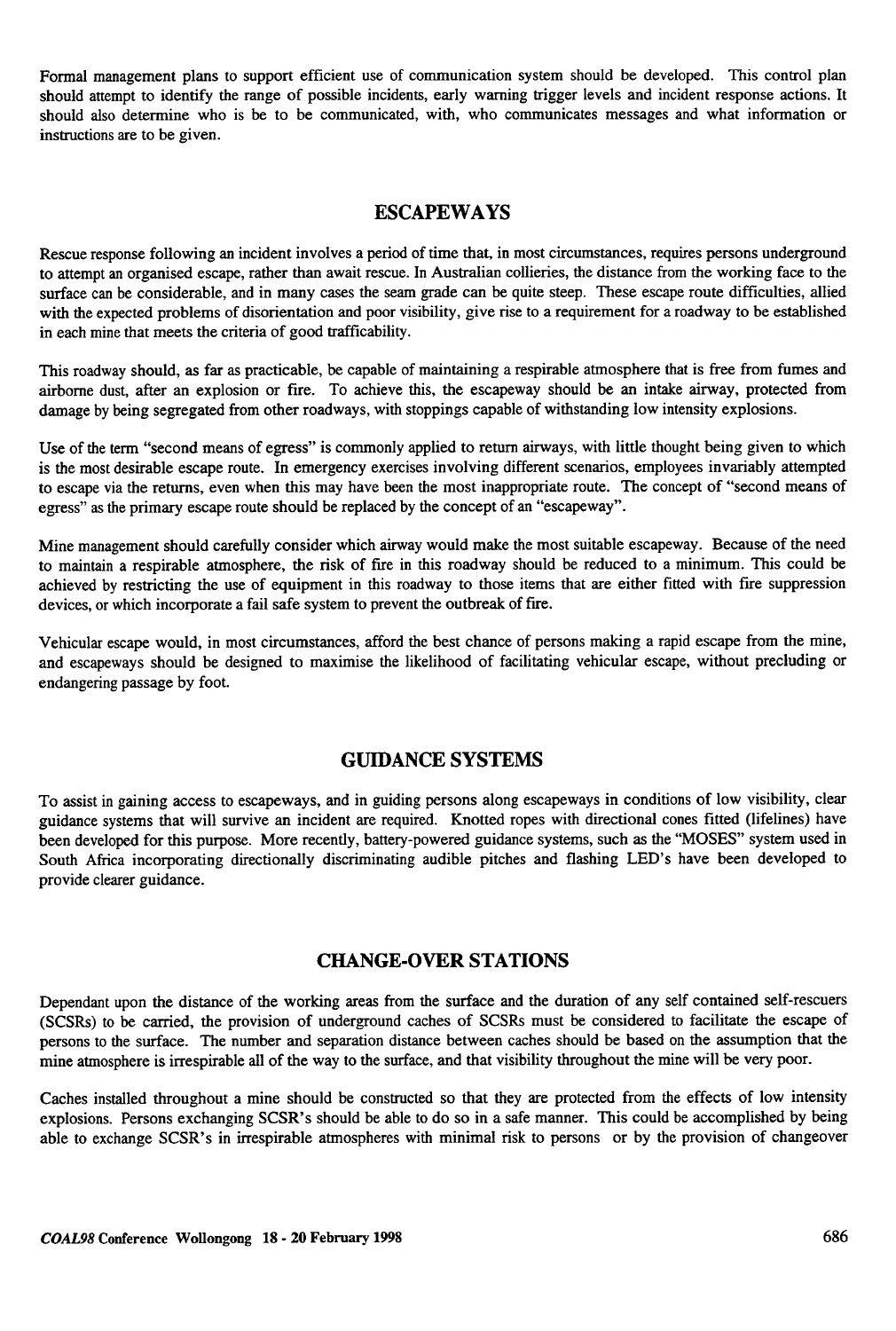stations equipped with respirable air. Consideration should also be given to equipping changeover stations with communication facilities, capable of surviving an incident, to facilitate escape co-ordination.

In addition to designated caches located at strategic locations in the mine, consideration should be given to the provision of either a cache of SCSR's or some other system of respirable air, on board personnel vehicles. Compressed air systems are now available, comprising a storage cylinders and a number of face masks connected to a common supply regulator, that could meet this need.

#### Refuge chambers

Refuge chambers have an accepted place in rescue strategies in South African coal mines where workers are instructed to make their way to the section refuge chamber. This is mainly due to the large area extent of the mine workings, the generally shallow depth of workings (enabling borehole recovery in the event of a disaster) and the differing cultural backgrounds and experience of the mine workers.

The majority of opinions sought on the use of refuge chambers in Australian coal mines indicates that Australian coal miners, in the absence of incident information or training, would attempt to reach the mine surface rather than stay underground in a Refuge Chamber.

In the fIrst instance, escape systems should be provided to enable persons to escape to the surface of the mine or alternative place of safety. Operators should, however, examine their own circumstances and possible scenarios to ascertain whether or not there is a place for refuge chambers in their Self Escape Management Plan.

Current thinking indicates that it is very unlikely that rescue teams will be sent into a mine where explosive or toxic concentrations of gas are present. Miners will generally need to effect their own rescue.

For this reason it is believed that regardless of whether a Refuge Chamber or a Change Over Station is used, the system should be mainly designed so that miners have a safe place to assemble.

The Refuge Chamber or Change Over Station should preferably be supplied with a respirable atmosphere and means of communication to the surface so that people can plan their escape and change from one self rescuer to another in safety.

When designing the system it should also be recognised that some persons may not be able to escape due to injuries sustained, or health and fitness factors. Consequently, consideration should be given for the provision of arrangements to enable these persons to be safely refuged whilst facilitating the timely escape of uninjured and fit individuals.

#### **Training**

Provision of oxygen self rescuers, early warning systems and escapeways will be of limited value unless the people attempting escape can make the appropriate decisions when confronted with an emergency situation. It is essential that all mineworkers be given adequate and regular training in all aspects of the mine escape system.

Training exercises should entail more than just travelling through the second means of egress or escapeway.

A feature of both USA and South African mineworker training is participation in regular evacuation exercises. often under simulated conditions of disorientation or low visibility .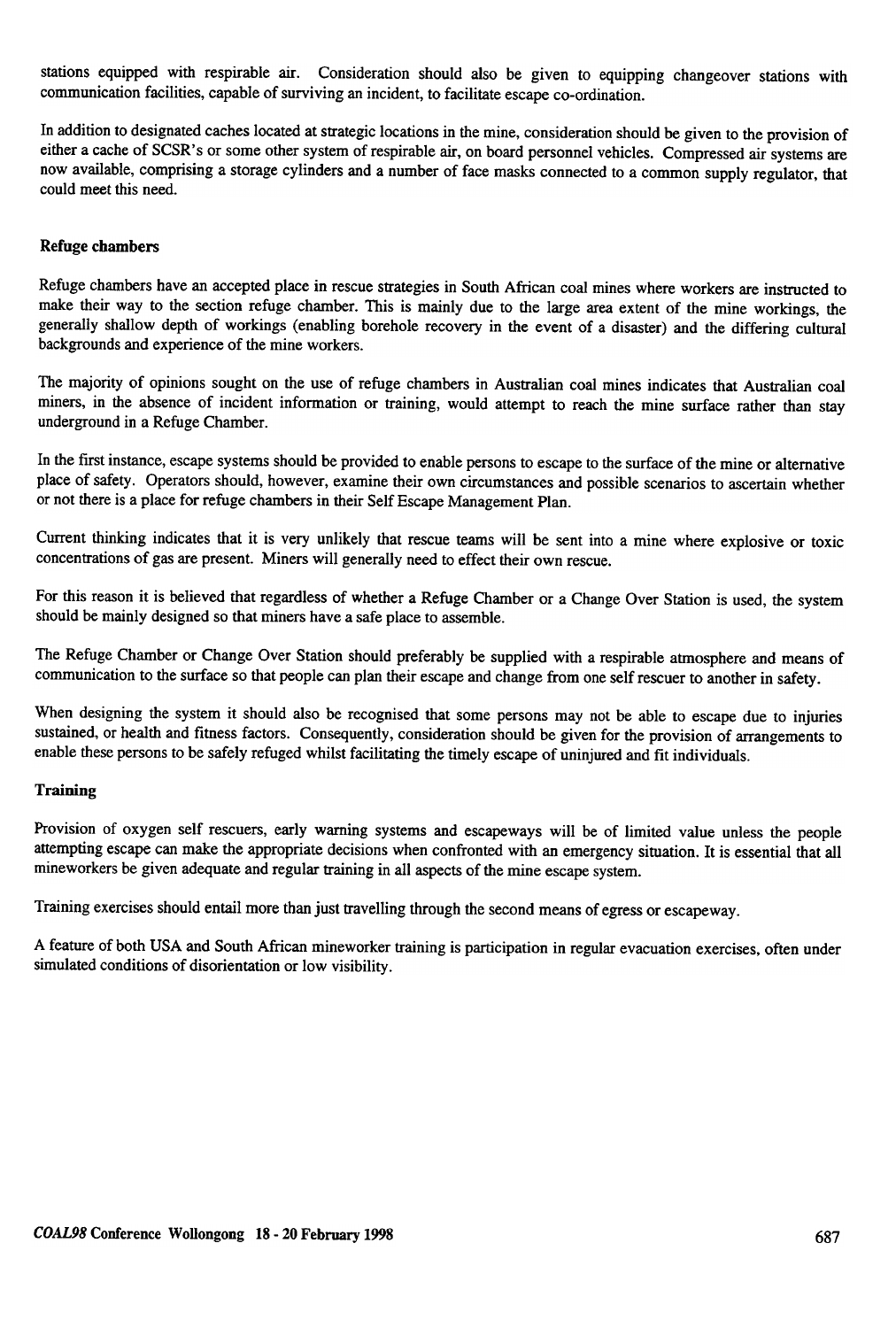#### EVACUATION MANAGEMENT PLAN

Consideration of all the various aspects of the mine when examined in the light of the previously enumerated factors should be incorporated into a mine evacuation or Self Escape Management Plan.

The plan should be developed using the criteria established in guidelines for Queensland Safety Management Plans or the New South Wales Risk Management handbook for the Mining Industry MDG 1010.

When properly implemented this would provide all persons underground with the capability to reach a place of safety, recognising the difficult environmental conditions likely to be encountered following an underground incident.

#### **BIBLIOGRAPHY**

- Recommended Guidelines for Oxygen Self-Rescuers-Volume I, & II Underground Coal Mining, June 1981 United States Bureau of Mines (USBM)
- Recommended Guidelines for Oxygen Self-Rescuers- Volume II, Appendices, June 1981 (USBM)
- Recommended Guidelines for Oxygen Self-Rescuers- Volume III, Escape Time Studies in Underground Coal Mine, June 1983 (USBM)
- Person Wearable SCSR Task Force, Final Report by Jeffery H. Kravitz, Chief, Mine Emergency Operations, Mine Safety and Health Administration and John G. Kovac, Supervisory Mechanical Engineer, USBM
- US Federal Register; May 15, 1992; Part II; 30 CFR Parts 70 and 75 Safety Standards for Underground Coal Mine Ventilation; Rule
- Report of Investigations/1990; RI 9310; Probability of Making a Successful Mine Escape while wearing a self-contained Self-Rescuer- A Computer Simulation
- Information Circular 9385/1994, The Emergence of Leadership in a Crisis: A Study of Group Escapes from Fire in Underground Coal Mines by Kathleen M. Kowalski, Launa G. Mallet. and Michael J. Brnich, Jr.
- Physiological Responses of Miners to Emergency; Volume I, Self Contained Breathing Apparatus Stressors
- Physiological Responses of Miners to Emergency, Volume 11, Appendices
- An Examination of Major Mine Disasters in the United States and a Historical Summary of MSHA's Mine Emergency Operations Program by Jeffery H. Kravitz
- Working Group Report on Respiratory Escape Apparatus and Development of an Escape Strategy DMR, New South Wales, February 1996.
- Journal of 1-6 Mine Ventilation Society of South Africa Editorial The Self Rescuers May 1995
- Chamber of Mine of South Africa Position paper on performance and life potential of Self- Contained Self-Rescuers
- European Structured EN401 1993 Chemical Oxygen (KO<sub>2</sub>) escape apparatus
- The introduction of self contained Self-Rescuers into the South African Mining Industry by HJM Rose -July 1988
- Escape and Rescue from Mines -Approved Code of Practice and Guidance -HSE UK 1995

Deployment of self-contained self-rescuers in coal mines P MacKenzie Wood et al.